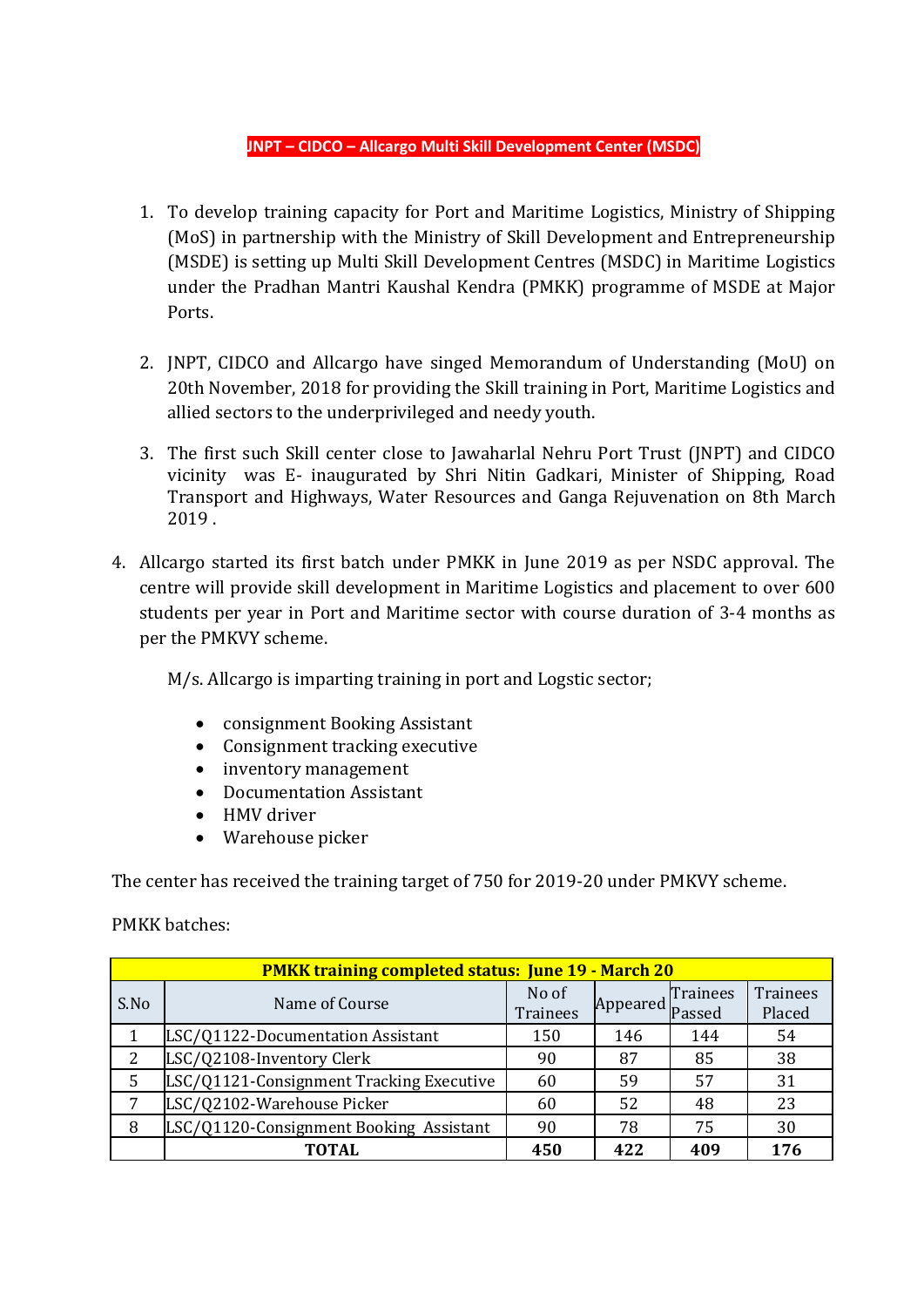| <b>PMKK new batches halted due to covid: Jan - March 2020 ongoing</b> |                                                                                  |                |                                                                   |  |  |  |  |
|-----------------------------------------------------------------------|----------------------------------------------------------------------------------|----------------|-------------------------------------------------------------------|--|--|--|--|
|                                                                       |                                                                                  |                |                                                                   |  |  |  |  |
| S.No                                                                  | Name of Course                                                                   | No of Trainees | Remark                                                            |  |  |  |  |
|                                                                       | LSC/Q1121-Consignment Tracking Executive                                         | 30             | These were the newly                                              |  |  |  |  |
| 2.                                                                    | LSC/Q1121-Consignment Tracking Executive                                         | 30             | launched batches during                                           |  |  |  |  |
| 3                                                                     | LSC/Q2108-Inventory Clerk                                                        | 30             | January to March 20.<br>Due to COVID 19 these has<br>been halted. |  |  |  |  |
| $\overline{4}$                                                        | Five batches has been cancelled by NSDC                                          | 1150           |                                                                   |  |  |  |  |
|                                                                       | Total                                                                            | 90             |                                                                   |  |  |  |  |
|                                                                       |                                                                                  |                |                                                                   |  |  |  |  |
|                                                                       | Five batches has been cancelled by NSDC<br>started after 17 <sup>th</sup> March. | 150            | <b>Cancelled batches</b>                                          |  |  |  |  |

| <b>MSDC CSR training completed status: April19 - March 20</b> |                                     |            |                                                |     |  |  |  |  |
|---------------------------------------------------------------|-------------------------------------|------------|------------------------------------------------|-----|--|--|--|--|
| S.No                                                          | Name of Course                      |            | No of Trainees Trainees Passed Trainees Placed |     |  |  |  |  |
|                                                               | HMV driver (Non PMKK - CSR          | 90         | 85                                             | 78  |  |  |  |  |
|                                                               | CBA Batch (Non PMKK - CSR) : May 19 | 30         | 30                                             | 24  |  |  |  |  |
|                                                               | CBA Batch (Non PMKK - CSR) : Jun 19 | 30         | 30                                             | 26  |  |  |  |  |
|                                                               |                                     | <b>150</b> | 145                                            | 128 |  |  |  |  |

The center has received the target of 750 for 2019-20 under PMKVY scheme.

The center started fully function from 1st of June 2019. In 2019-20 the center trained 554 students, placed 304 students and currently 90 are under training which has impacted due to COVID 19. Online training for 60 students is going on.

1. Few Snapshots of Skill Center: